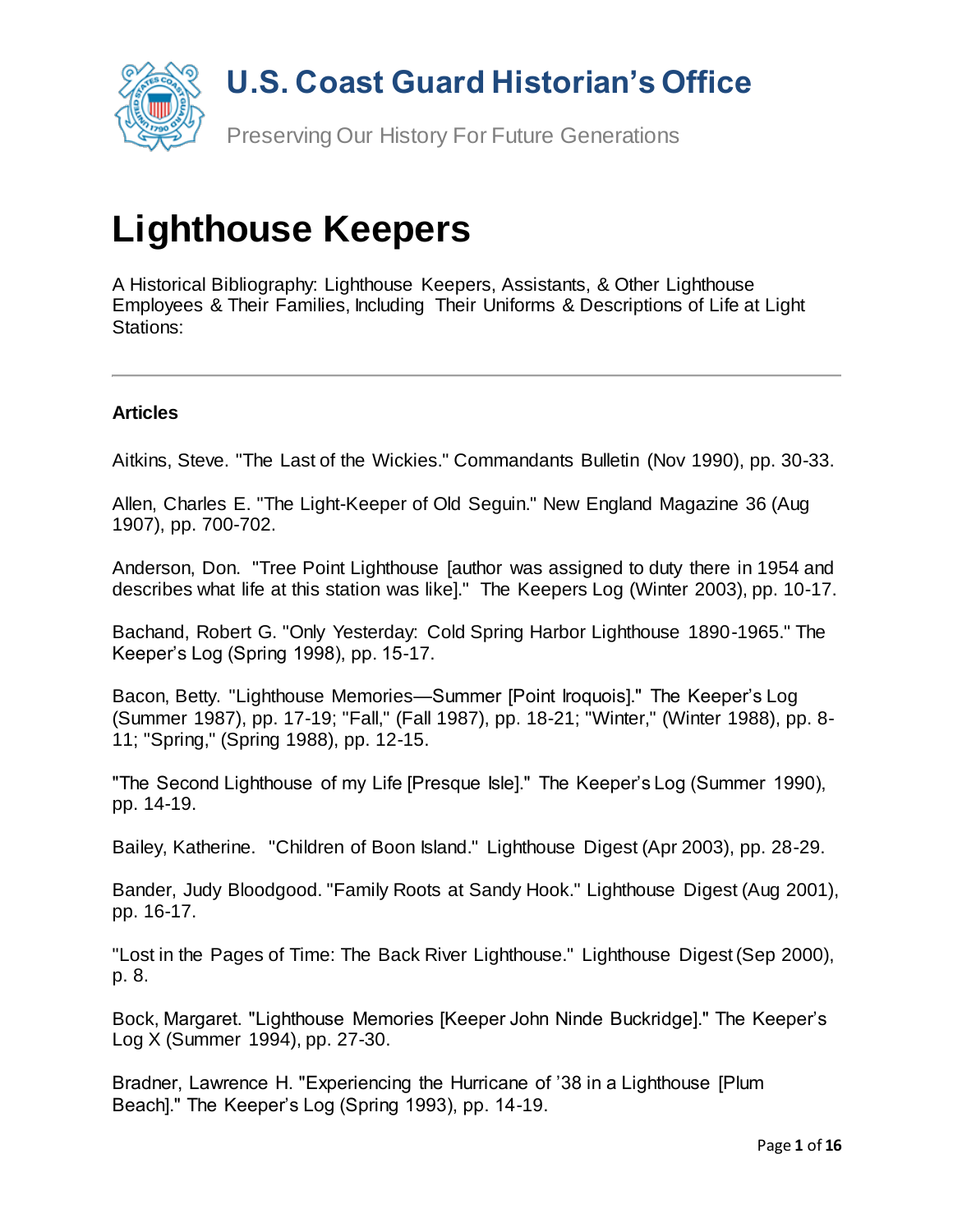

Brown, R. Wilson. "A Colorful Chapter in Lighthouse History [Fannie May Salters & Turkey Point Light]." Coast Guard Magazine (Nov 1948), p. 15.

Butcher, Margaret. "Hank Vavrina: The Last Keeper of Michigan's Little Point Sable Lighthouse." The Keeper's Log (Spring 2005), pp. 14-19.

[Catherine Walker, Keeper, 1886-1916]. Coast Guard Magazine (Nov 1948), p. 15.

Champney, Stella M. "Lighthouse Memories: Drama of the Lonely Men." The Keeper's Log (Fall 1995), pp. 20-24.

"Lighthouse Memories: Four Days of Terror: Winter on Michigan Island." The Keeper's Log (Spring 1996), pp. 13-17.

"Lighthouse Memories: 12 Children on a Rock in Lake Superior." The Keeper's Log (Summer 1996), pp. 18-21.

"Lighthouse Memories: When Storms Lash Lighthouses." The Keeper's Log (Winter 1996), pp. 6-10.

Clayton, Richard. "Dedication to Duty [Wind Point Lighthouse]." Lighthouse Digest (May 2000), pp. 26-27.

"In Memory of Mrs. McCobb [James A. McCobb--Keeper of Burnt Island Light]." Lighthouse Digest (Mar 2001), pp. 16-17.

Claflin, Jim. "Collecting Nautical Antiques: Lighthouse Insignia?" Lighthouse Digest (Aug 2001), p. 34.

"Collecting Nautical Antiques: U.S. Lighthouse Service Vest." Lighthouse Digest (Sep 2003), p. 36.

Clifford, Candace. "Only Yesterday: Stephen Woolverton, Keeper of the Cleveland Harbor Lighthouse, 1831-1838." The Keeper's Log (Fall 1999), pp. 14-16.

Clifford, Mary L. "Lighthouse Memories: Emma Tabberah at Cumberland Head [1904- 19]." The Keeper's Log X (Winter 1994), pp. 16-17.

Clover, Marian. "At Night I Light the Light..." The Compass 1 (1986), pp. 26-31.

D'Entremont, Jeremy. "The Best Years of Their Lives: A Keeper's Daughter Remembers Libby Island." Lighthouse Digest (Apr 2003), pp. 6-7.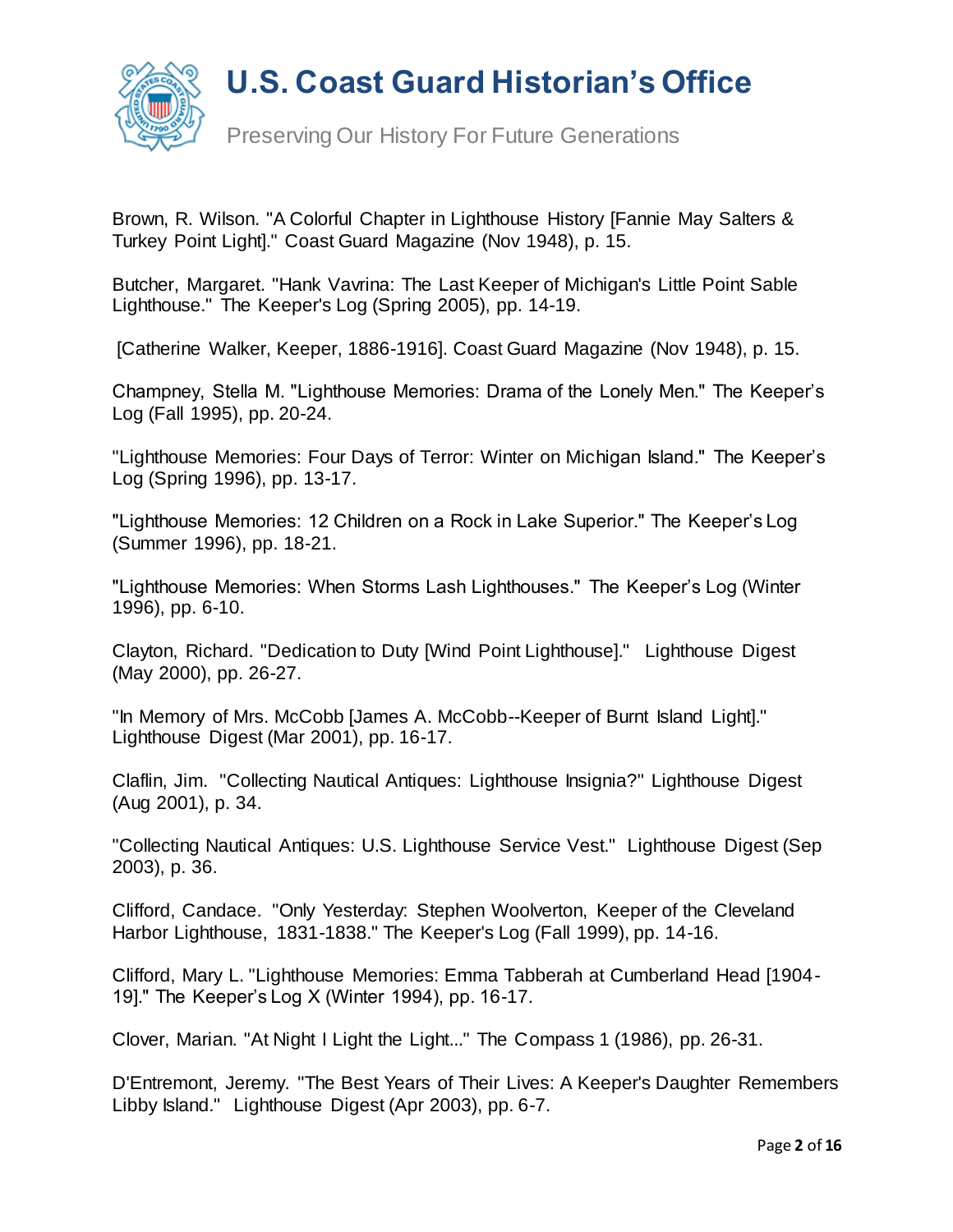

Preserving Our History For Future Generations

"Coast Guard Days at Portsmouth Harbor [Portsmouth Harbor Lighthouse & Portsmouth Harbor Lifeboat Station]." Lighthouse Digest (Mar 2003), pp. 8-10.

"Frank Schubert, 1915-2003: The End of an Era for American Lighthouses." Lighthouse Digest (Feb-Mar 2004), pp. 12-14.

"Keeper Arthur Small: Hero and Artist." Lighthouse Digest (Aug 2003), pp. 20-21.

"Memories of Coast Guard Days at the Gurnet [Plymouth / Gurnet Lighthouse]." Lighthouse Digest (Mar 2003), pp. 22-24.

"Sonny's Fort: Jim Gullette's Childhood Years at Fort Sumter." Lighthouse Digest (Sep 2003), pp. 26-27.

"Whale Rock's Keeper Walter B. Eberle, 1898-1938." Lighthouse Digest (Apr 2001), pp. 12-13.

DeWire, Elinor. "The Dogs of the Lighthouses." Dog Fancy (Dec 1983), pp. 20-22.

"Here's to the Wickies Wherever They Are." Yachtsman 21 (Nov 1986), pp. 24-29.

"Keepers in Skirts." Sea Frontiers (Jan-Feb 1983), pp. 16-21.

"Lighthouse Adventures." Trailer Boats (Oct 1986), pp. 42-43, 62-64.

"Lighthouse Cats." Cat Fancy (Jun 1985), pp. 42-45.

"Spectres [sic] on the Spiral Stairs." The Keeper's Log (Winter 1986), pp. 8-11.

"Device to Awaken Light Keepers." Lighthouse Service Bulletin I, 4 (Apr 1912), p. 14.

Duffy, F.J. "His Light Still Glows in Brooklyn [Frank Schubert]." Coast Guard Magazine (Oct 1995), pp. 24-25.

Eckert, Jack A. "Life on Pilot Island in 1955." Lighthouse Digest (Aug 2003), pp 28-30.

Fabrizio, Richard. "Her [Constance Small] Life as a Keeper of Lighthouses." Lighthouse Digest (Sep 1997), pp. 2-3.

"Former Harbor of Refuge Lighthouse Keeper Revisits Past." The Bay Pilot, Issue 7 (Fall/Winter 2000), pp. 12-13.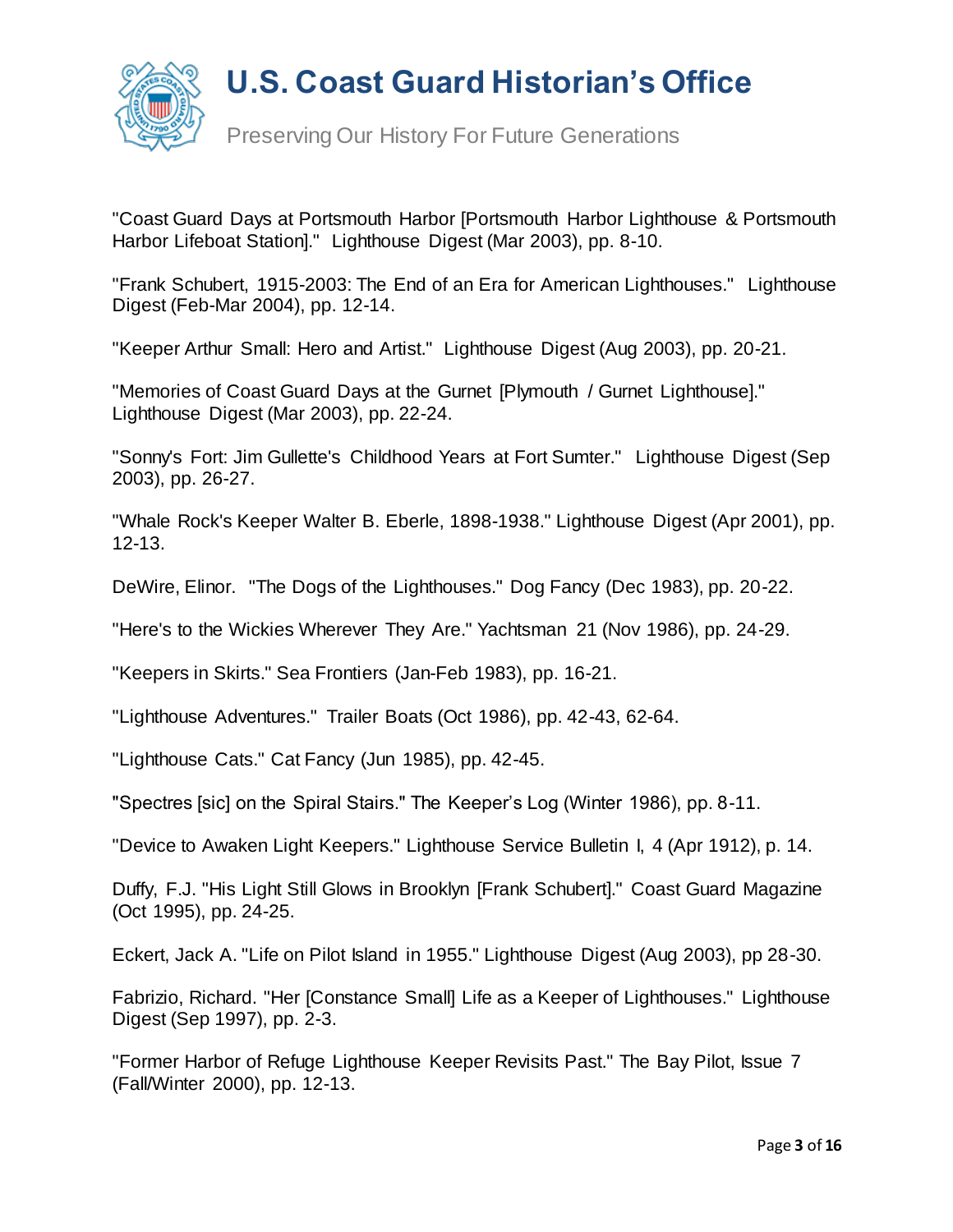

Franke, Radford. "A Keeper's Life." The Keeper's Log (Fall 1988), pp. 14-18.

Gallant, Clifford. "Emily Fish: The Socialite Keeper." The Keeper's Log (Spring 1985), pp. 8-11.

"Mind the Light, Katie [Walker]." The Keeper's Log (Summer 1987), pp. 16-18.

Galluzzo, John J. "Just Give Me a Chance: Charles Jennings and the Wreck of the *Alacrity*." Wreck & Rescue Vol. 9, No. 1 (May, 2006), pp. 7-9.

*The Keeper's Log* XXIII, No. 4 (Summer 2007), pp. 16-18.

Gamage, David A. "Frederic W. Morong, Jr. (1883-1947) District Machinist, U.S. Lighthouse Service; Author of Brasswork: The Lightkeepers' Lament." Lighthouse Digest (Jun 2000), pp. 4-5."

"Whitehead Light Station, St. George, Maine." The Keeper's Log (Fall 2000), pp. 2-11.

"White Head Light Station: Childhood Memories." Lighthouse Digest (Aug 2000), pp. 35- 37.

Garrish, Walter P. "He Saved a Lighthouse During a Dedicated Career." Lighthouse Digest (May 2001), pp. 10-11.

Gibbs, Juliette. "Alaskan Lighthouses, Truth or Consequences, and My Grandfather." Lighthouse Digest (Mar 2003), pp. 4-6.

Hall, Geraldine Spencer. "Captain Bob [Spencer]: Keeper of North Island [Georgetown Lighthouse]." Lighthouse Digest (Feb-Mar 2004), pp. 6-10.

Hammel, Miriam. "My Life on Boon Island." Lighthouse Digest (May 2003), pp. 24-25.

Harrison, Timothy. "Pages of Time: Capt. Spear and Lighthouse Service Era Ended at the Same Time [Delaware Bay lighthouse keeper]." Lighthouse Digest (July 2003), pp. 4-6.

Hart, Frederick C., Jr. "Keepers of the Matinicus Light: Isaac H. and Abbie E. (Burgess) Grant and Their Families." The New England Historical and Genealogical Register 150 (Oct 1996), pp. 391-416.

Hill, Ralph E. "Lighthouse Memories: Life on Crossover Island." The Keeper's Log (Summer 1991), pp. 18-22.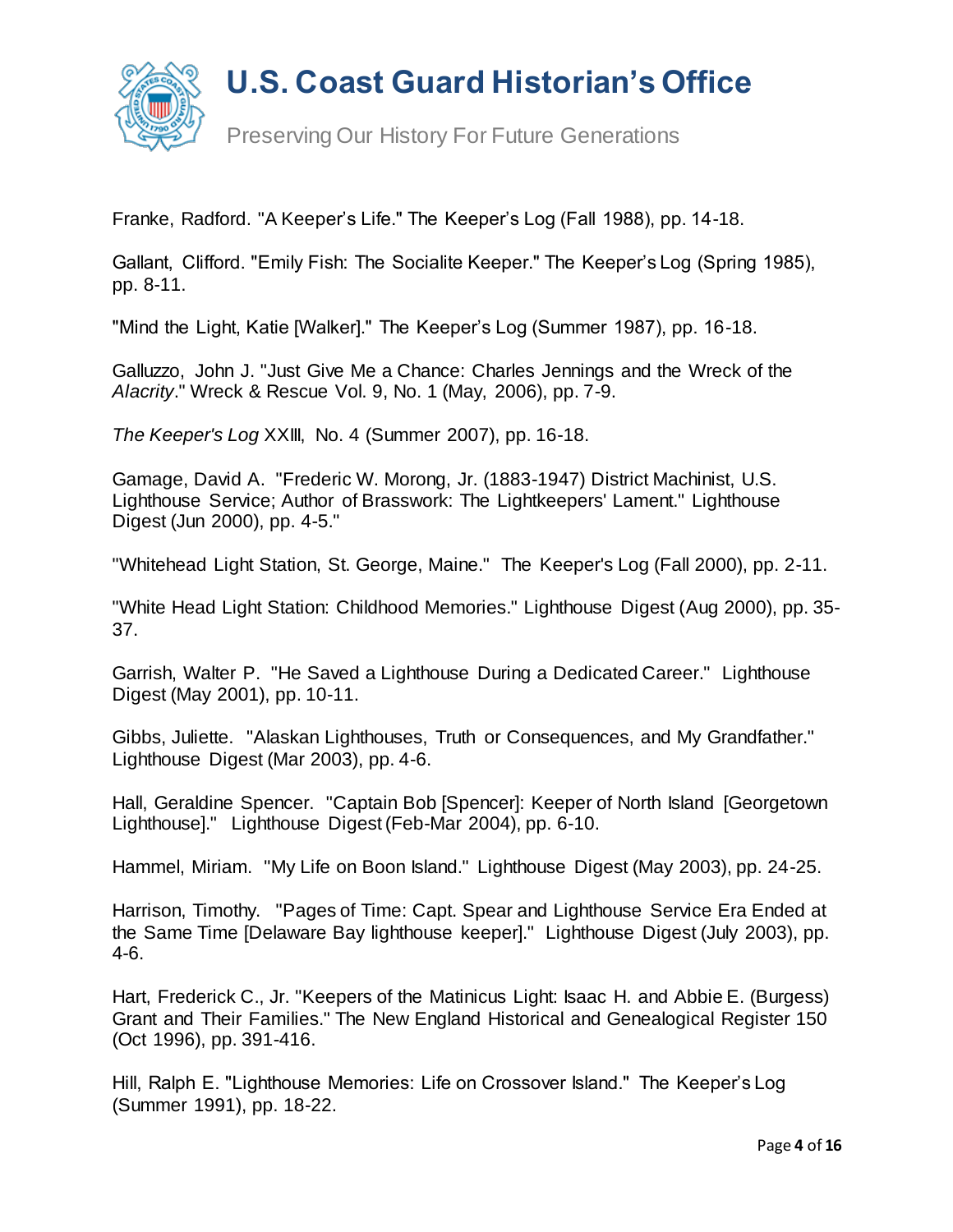



Preserving Our History For Future Generations

Hornbake, George R. "Loyal Reader Describes Life on Pacific Coast Lighthouse." Coast Guard Magazine (Jan 1948), p. 4.

"Ida Lewis, Grace Darling, 52 Years Keeper of Lime Rock Light-house." Along the Coast I, No. 6 (Aug 1909), p. 12.

"Instruction of Lighthouse Keepers in Modern Lighthouse Practice." Lighthouse Service Bulletin V, 3 (Mar 1936), pp. 11-12.

Johnson, Lenore. "Lighthouse Memories." The Keeper's Log (Spring 1991), pp. 16-19.

Kane, Charles E. "Light Keeper Turns to Radio." Coast Guard Magazine (Sep 1941), pp. 30, 51.

Keene, Thomas L. "How to be a Lighthouse Keeper." Coast Guard Magazine (Aug 1947), pp. 28-29.

"'Take My Hand and Stroll With Me to Yonder Lighthouse...' Being and Introduction to the Life of a Lighthouse Keeper." Coast Guard Magazine (Jul 1948), pp. 27-28.

Kobbe, Gustav. "Landing on the Ledge." The Keeper's Log (Fall 1995), pp. 18-19. [Reprint of 1891 Century Magazine article].

"Life in a Lighthouse (Minot's Ledge)." Century 47 (Jan 1894).

"The Lamplighter." Proceedings of the Merchant Marine Council 15 (Dec 1958), p. 227.

Laverty, Tom. "Lighthouse Memories: The Navesink Keepers." The Keeper's Log (Fall 1991), pp. 14-17.

Lesser, Morris. "Life at a Lighthouse." Coast Guard Magazine (Sep 1953), p. 45.

"A Lighthouse Tended By Women: The Biloxi Light, Seventy-seven Years of Age, Still Gleams Along the Old Spanish Trail." The Mentor 13, No. 6 (Jul 1925), p. 51.

"Lighthouse Yarns Pass into History." Coast Guard Magazine (May 1932), pp. 28-29.

Livingston, Dewey. "The Keepers of the Light: Point Reyes." The Keeper's Log (Winter 1991), pp. 16-19.

"Point Reyes." The Keeper's Log (Winter 1991), pp. 2-15.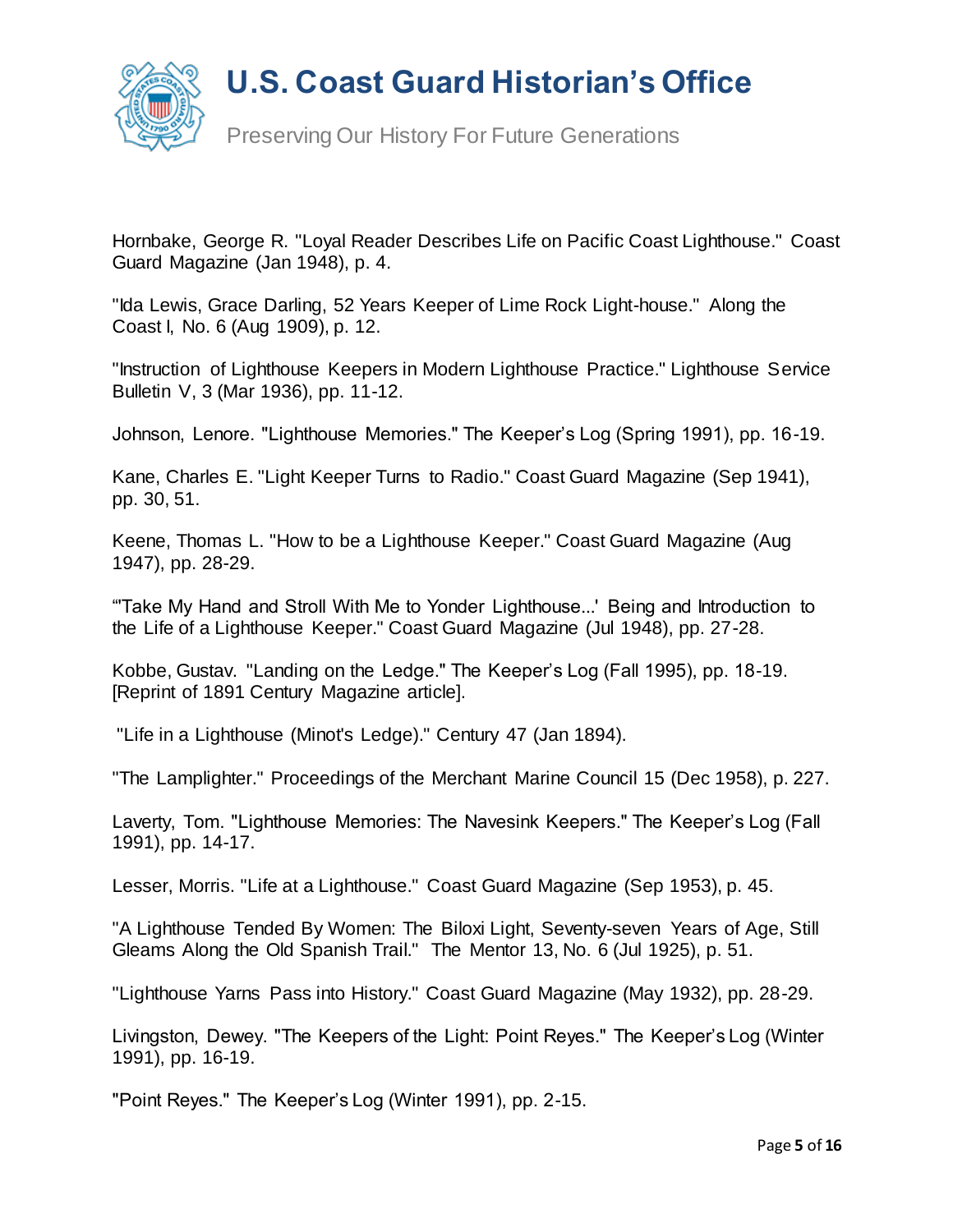

"The Longest Helm [at Cape Hatteras]: Unaka Benjamin Jennette--Keeper, U.S. Lighthouse Service." Lighthouse Digest (May 2001), pp. 6-9.

Mason, Lynelle. "Georgia's Cockspur Light: Home of the 'Waving Girl.'" Lighthouse Digest (Sep 2003), pp. 31-33.

McFadden, Dan. "'Romance Had Nothing to Do With It.' My Year Aboard Fourteen Foot Bank Lighthouse." Atlantic Lighthouse & Coastal Connections I, No. 2, pp. 4-5.

"Memories of Alligator Reef." Lighthouse Digest (May 2001), pp. 28-29.

"Memories of Life at Maine's Petit Manan Lighthouse." Lighthouse Digest (May 1999), pp. 10-11.

Merkel, Jim. "Family Memories of Little Sable Point Light Station." Lighthouse Digest (Mar 2001), pp. 20-25.

"90th Anniversary Celebration to Recall Earlier Days at Split Rock." Lighthouse Digest (Jul 2000), pp. 4-5.

"St. Louis Car Salesman Recalls Old Times at Maine [Mount Desert Rock] Lighthouse." Lighthouse Digest (May 2000), pp. 29-30.

[Minot Ledge] "They Kept a Good Light--Memorial Dedicated to Minot Keepers Who Perished." Lighthouse Digest (Jul 2000), pp. 22-25.

"Modern Conveniences Boon to Only Woman Lighthouse Keeper [Fannie May Salters]." Coast Guard Magazine (Aug 1945), pp. 36-37; (Oct 1945), p. 50.

Mooney, Michael J. "Tragedy at Scotch Cap." Sea Frontiers (Mar-Apr 1975), pp. 84-90.

Moore, Mary Jane. "Tending the Sea's Lights [Mary Adelaide Bacon]." Coast Guard Magazine (Sep 1931), pp. 10-11.

"Tending the Sea's Lights [New Canal L.S.]." Coast Guard Magazine (Sep 1931), pp. 10-12.

"Tending the Sea's Lights. Two Women are Active." Coast Guard Magazine (Sep 1931), pp. 10-12.

Moreth, Ed. "Former Lightkeeper Recalls Alaska Duty [Cape Sarichef]." Commandants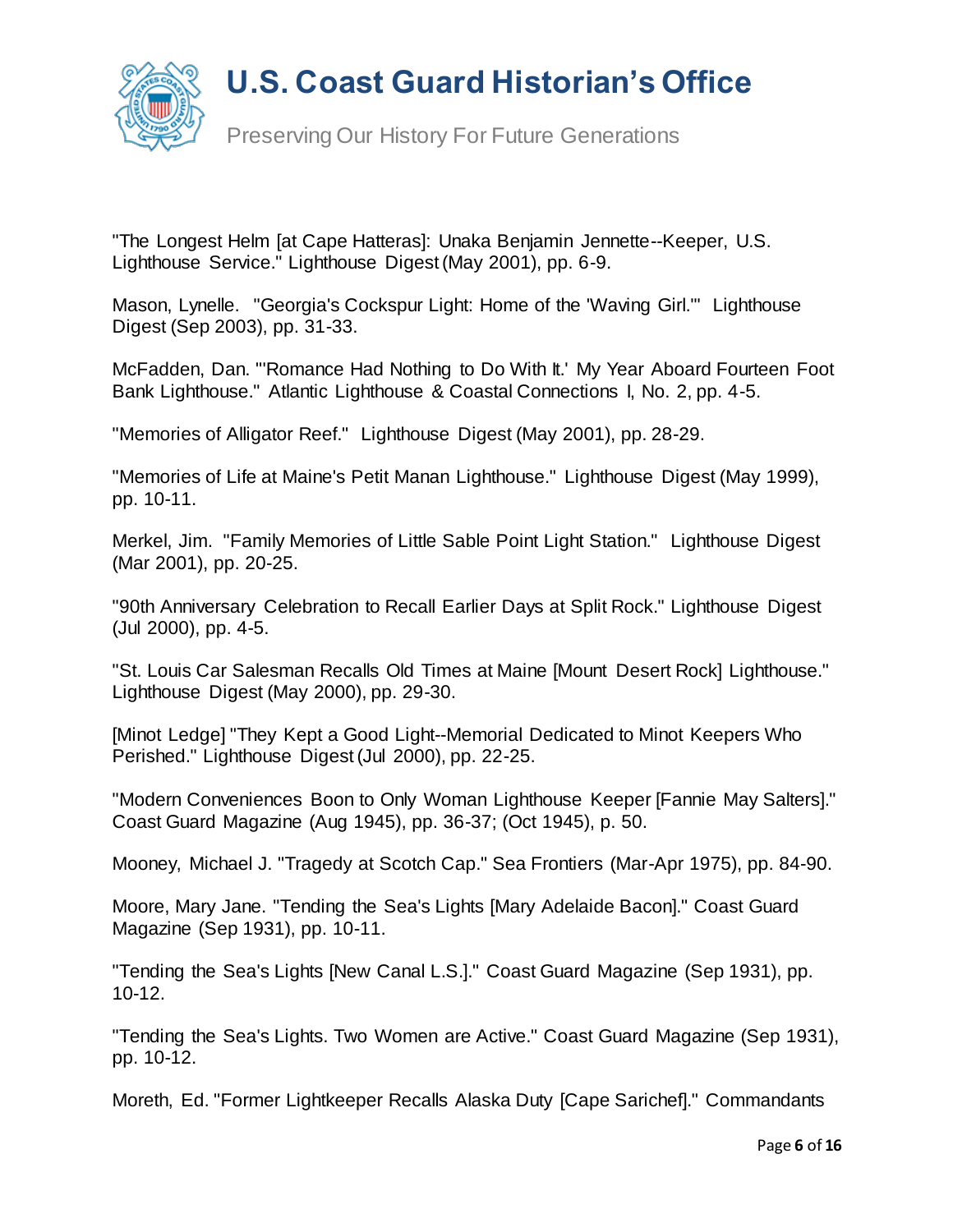

Preserving Our History For Future Generations

Bulletin (Feb 1990), pp. 30-33.

"It's a Dirty Job, and the Crew of the Red Birch Loves to Do It [renovating the Baltimore Lighthouse]." Coast Guard (Dec 1997), pp. 16-17.

"Ted Pedersen: An Alaskan Lighthouse Keeper." The Keeper's Log (Spring 1990), pp. 16-19.

"West Point Light Reaches 100th Anniversary." Commandants Bulletin (Dec 14 1981), pp. 8-9.

Morehead, Bob. "Last of the Lamplighters [Don Johnson]." Commandants Bulletin (Jan 1996), pp. 32-33.

Morong, Fred. "Brasswork or the Lighthouse Keeper's Lament." The Keeper's Log (Spring 2001), p. 29.

"It's Brasswork." Lighthouse Digest (Jun 2000), p. 6.

Morong, Shirley. "Family Tradition -- The Morong Keepers." The Keeper's Log (Spring 2001), pp. 26-29.

"Lighthouse Memories: I Remember Race Point, MA." The Keeper's Log (Fall 1998), pp. 14-15.

"New Tender Honors Woman Keeper: Barbara Mabrity and Her Amazing Part of U.S. Lighthouse History." Lighthouse Digest (May 1999), p. 13.

Noble, Dennis L. "Wickies As Life Savers." The Keeper's Log (Spring 1997), pp. 20-21.

O'Brien, Diane Roesing. "Grandfather Was the Light-Keeper." Lighthouse Digest (Sep 2001), pp. 4-5. [Foster Reed--Maine lighthouse keeper]

Olson, Elna. " Lighthouse Memories: My Life on Outer Island." The Keeper's Log (Spring 1993), pp. 20-22.

"Only Yesterday: Scotch Cap Light Station--Alaska." The Keeper's Log (Summer 2000), pp. 24-27.

"Only Yesterday [Tucker Beach]." The Keeper's Log (Fall 1991), pp. 22-23.

Owens, Cora I. "Lighthouse Memories, Part I." The Keeper's Log (Spring, 1989) pp. 14-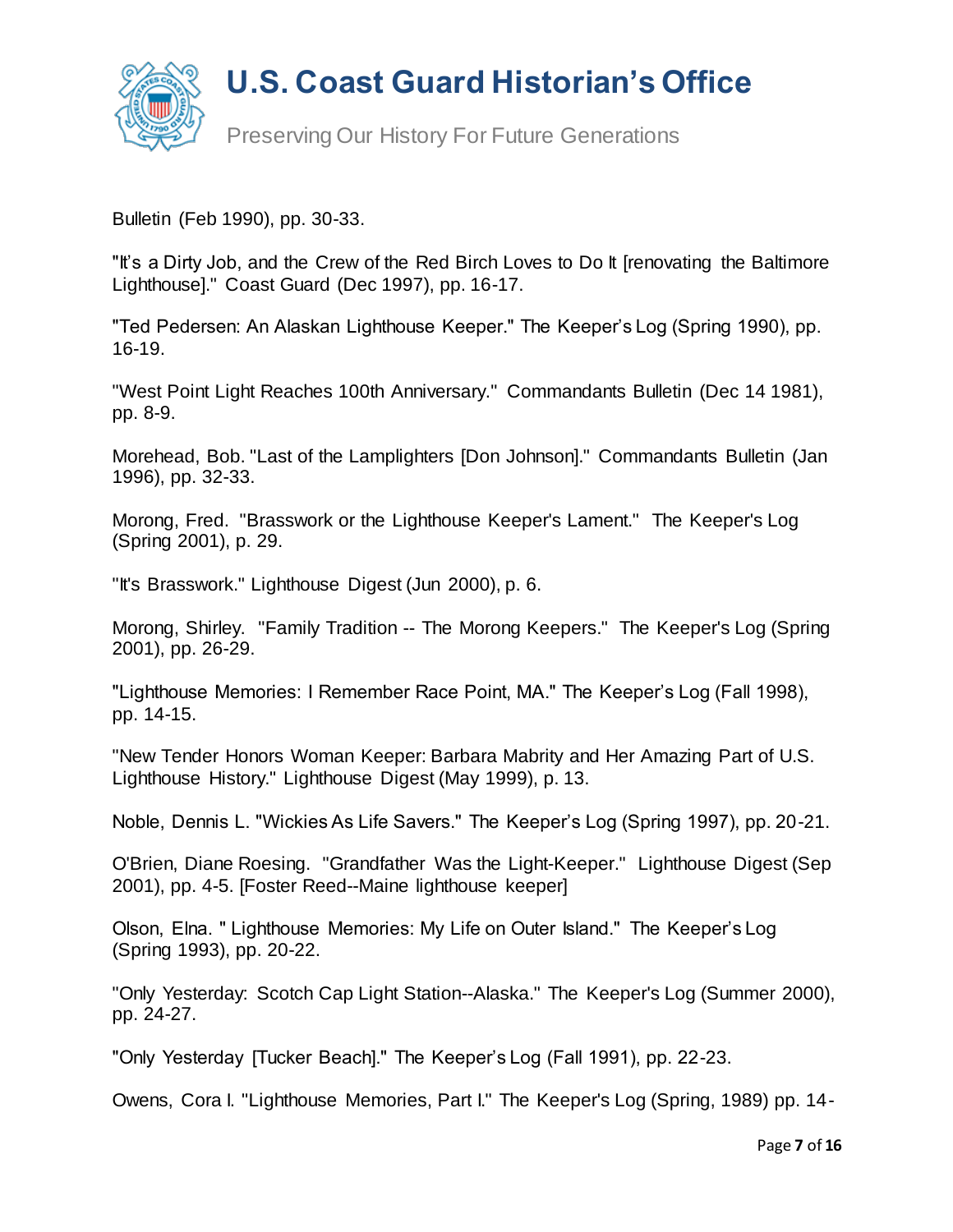

Preserving Our History For Future Generations

19; "Part II," (Spring 1990), pp. 20-25; "Point Arena (Part III)," (Fall 1989), pp. 21-29; "Point Cabrillo (Part IV)," (Spring 1990), pp. 20-25.

"Pages From the Past: Bolivar Point Lighthouse Texas." The Keeper's Log (Fall 1995), pp. 26-27.

"Pages From the Past: Captain Ludlow; Ex-Keeper Ryan's Story of Point Reyes." The Keeper's Log (Winter 1993), pp. 22-23.

"Pages From the Past: Farallon Islands." The Keeper's Log (Fall 1992), pp. 20-22.

"Pages From the Past: A Letter From Montauk Point Light Station." The Keeper's Log (Winter 1998), pp. 24-26.

"Pages From the Past: Manitou Island." The Keeper's Log (Summer 1994), pp. 21-23.

"Pages From the Past: Outer Island, Apostle Islands, Lake Superior: O.K. Hall— Keeper." The Keeper's Log (Winter 1994), pp. 22-24.

"Pages From the Past: Outer Island, Lake Superior." The Keeper's Log (Spring 1995), pp. 24-27.

"Pages From the Past [Pensacola Lighthouse]." The Keeper's Log (Fall 1999), pp. 2-4.

"Pages From the Past: Presque Isle Lake Huron." The Keeper's Log (Summer 1995), pp. 26-27.

"Pages From the Past: Rock Harbor Light Station." The Keeper's Log (Summer 1993), pp. 22-25.

"Pages From the Past: Sand Island Light Station." The Keeper's Log (Summer 1997), pp. 30-33; (Winter 1997), pp. 18-22.

"Pages From the Past: Transcript of a Talk Given by Edward Aubry Brooks to a First Baptist Church Men's Class About 1940." The Keeper's Log (Fall 2000), pp. 16-19.

"Pages From the Past: When Esopus Light Lost Contact With the Outside World." Lighthouse Digest (Aug 2003), p. 3.

"People of Point Bonita." The Keeper's Log (Summer 1997), pp. 14-15.

Perrault, Carole L. "The U.S. Light-House Board: Guardian of Liberty [Light Station],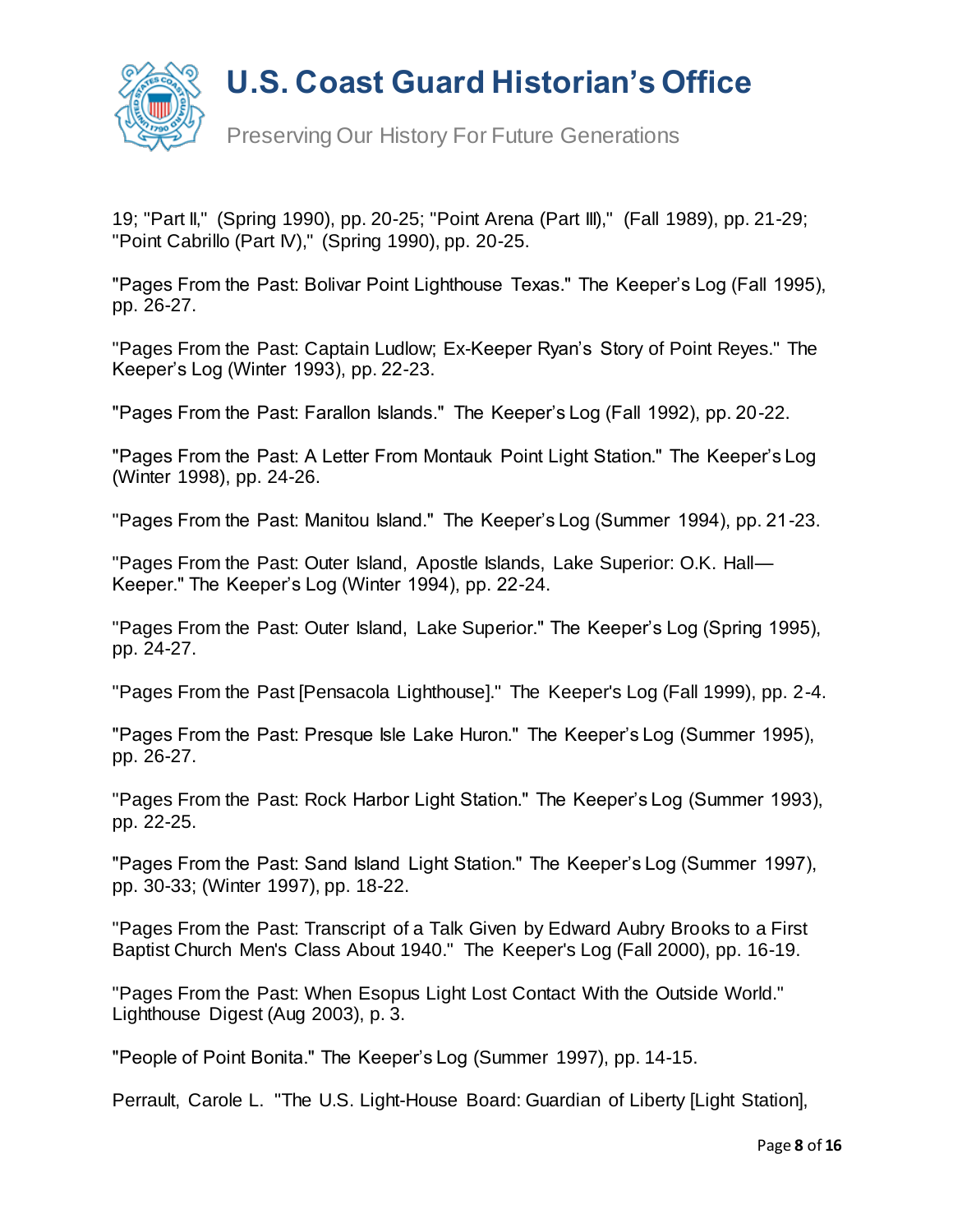

Preserving Our History For Future Generations

1886-1902." The Keeper's Log II (Summer 1986), pp. 6-18.

"Photo Journal of Cape Hatteras Lighthouse Keepers." Lighthouse Digest (May 2001), pp. 12-13.

Pritikin, Robert C. "The Man in the Lighthouse." Coast Guard Magazine (Jul 1953), pp. 14-15.

"Punishments [Lighthouse Service personnel]." Lighthouse Service Bulletin, 1912-1939 [column in each edition].

Railton, Arthur R. "Cape Poge Light: Part I." The Keeper's Log X (Spring 1994), pp. 2- 12; "Part II" (Summer 1994), pp. 8-20; "Part III," XI (Fall 1994), pp. 10-20; "Part IV: Family Tragedy at Cape Poge Light," XI (Winter 1995), pp. 16-17.

Raube, David. "Only Yesterday: Humboldt Bay Memories." The Keeper's Log (Spring 1997), pp. 12-16.

Raymond, Ruth. "Lighthouse Memories: Race Rocks Light Station." The Keeper's Log (Fall 1990), pp. 18-22.

Richtman, Penny. "Memories of Eaton's Neck Lighthouse." Lighthouse Digest (Mar 2000), pp. 3-5.

Roales, Judith. "Keepers and Assistants are Essential Ingredients for Effective Lighthouses." The Bay Pilot, No. 18 (Summer 2004), pp. 7-9, 12.

Roberts, Seamond M. "Lighthouse Memories: Dumpling Rock." The Keeper's Log (Spring 1992), pp. 18-20.

Rozin, Skip. "Who Mourns the Vanishing Wickies?" Audubon Magazine (May 1972), pp. 30-35.

Rutherford, Don. "Disaster at Scotch Cap." The Keeper's Log (Winter, 1986), pp. 12-14.

Salata, Nikk. "Keeper [Marcus H. Hanna] at Cape Elizabeth Two Lights Answers The Call." Lighthouse Digest (Apr 2003), p. 17.

Schwabel, Peg. "The Lighthouse Army of Two." Cobblestone II (June 1981), pp. 34-37.

Seestedt, Katheryn P. "Emily of Bois Blanc Lighthouse." The Keeper's Log (Fall 1994), pp. 30-31.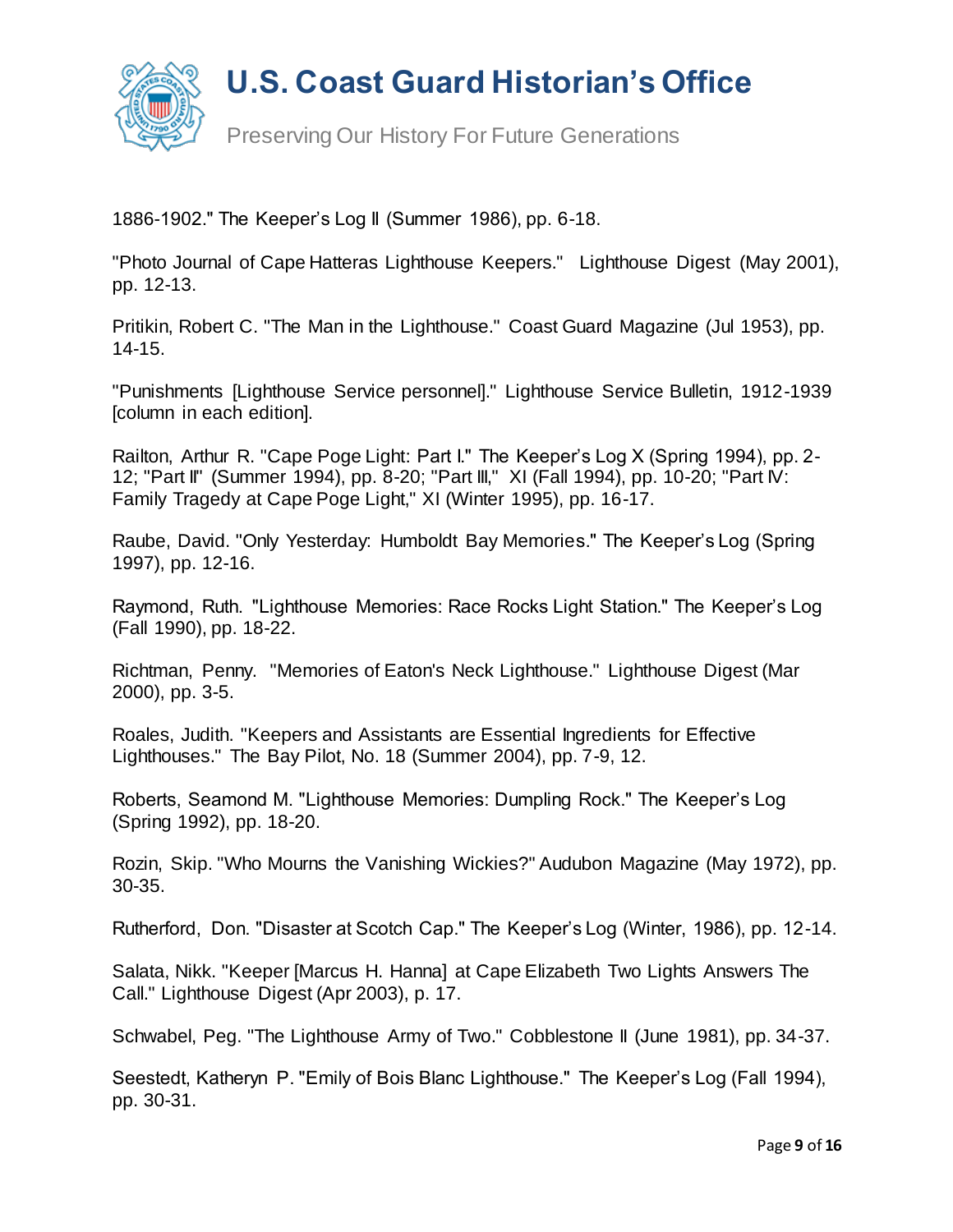



Preserving Our History For Future Generations

Semones, Jo-Ann. "Pigeon Point: A Lighthouse and Its People." Mains'l Haul 37, No. 2 (Spring 2001), pp. 22-29.

"Service Insignia [USLHS]." Light House Service Bulletin II, No. 34 (Oct 1, 1920), p. 146.

"Service Insignia for [USLHS] Keepers' Uniforms." Light House Service Bulletin II, No. 23 (Nov 1, 1919), pp. 97-98.

Shanks, Ralph. "Lighthouse Keepers and Life-Saving: A Long Proud History." Wreck & Rescue Vol. 9, No. 1 (May, 2006), pp. 4-5.

"Responding to Shipwrecks: The U.S. Lighthouse and U.S. Life-Saving Services." Wreck & Rescue Vol. 7, No. 1 (May 2004), pp. 6-9.

Shelton-Roberts, Cheryl. "A Carpenter Built the Cape Hatteras Lighthouse." Lighthouse Digest (May 1999), pp. 4-8.

"Hatteras Keepers Family Homecoming." Lighthouse Digest (May 2001), pp. 3-5.

"Lost in the Dusty Pages of Time, Few Know of the Hatteras Beacon Light." Lighthouse Digest (May 2001), p. 11.

"Rare Outer Banks Documents of Lifesaving Stations and Lighthouses Discovered on West Coast: Copies Donated to the Outer Banks History Center in Manteo." Outer Banks Lighthouse Society Lighthouse News III, No. 2 (Summer 1997), pp. 4-5.

Sinclair, Robert L. "What's Life Really Like at a Coast Guard Lighthouse?" Coast Guard Magazine (Jul 1953), pp. 26-29.

Stasesek, Wally. "The Life and Times of John W. Astrom: Pt. Sur Lighthouse Headkeeper, 1909-1927." Lighthouse Quarterly (Fall 1997), pp. 1-2.

Tag, Thomas A. "American Made Lenses." The Keeper's Log (Fall 1997), pp. 20-26.

"A Bit Unusual: The Search for Alternative Lighthouse Fuels." The Keeper's Log (Winter 2000), pp. 10-15.

"The Doty Dilemma: Technological Advancements in Lighthouse Lamps and Subsequent Infringement." The Keeper's Log (Summer 2000), pp. 28-33.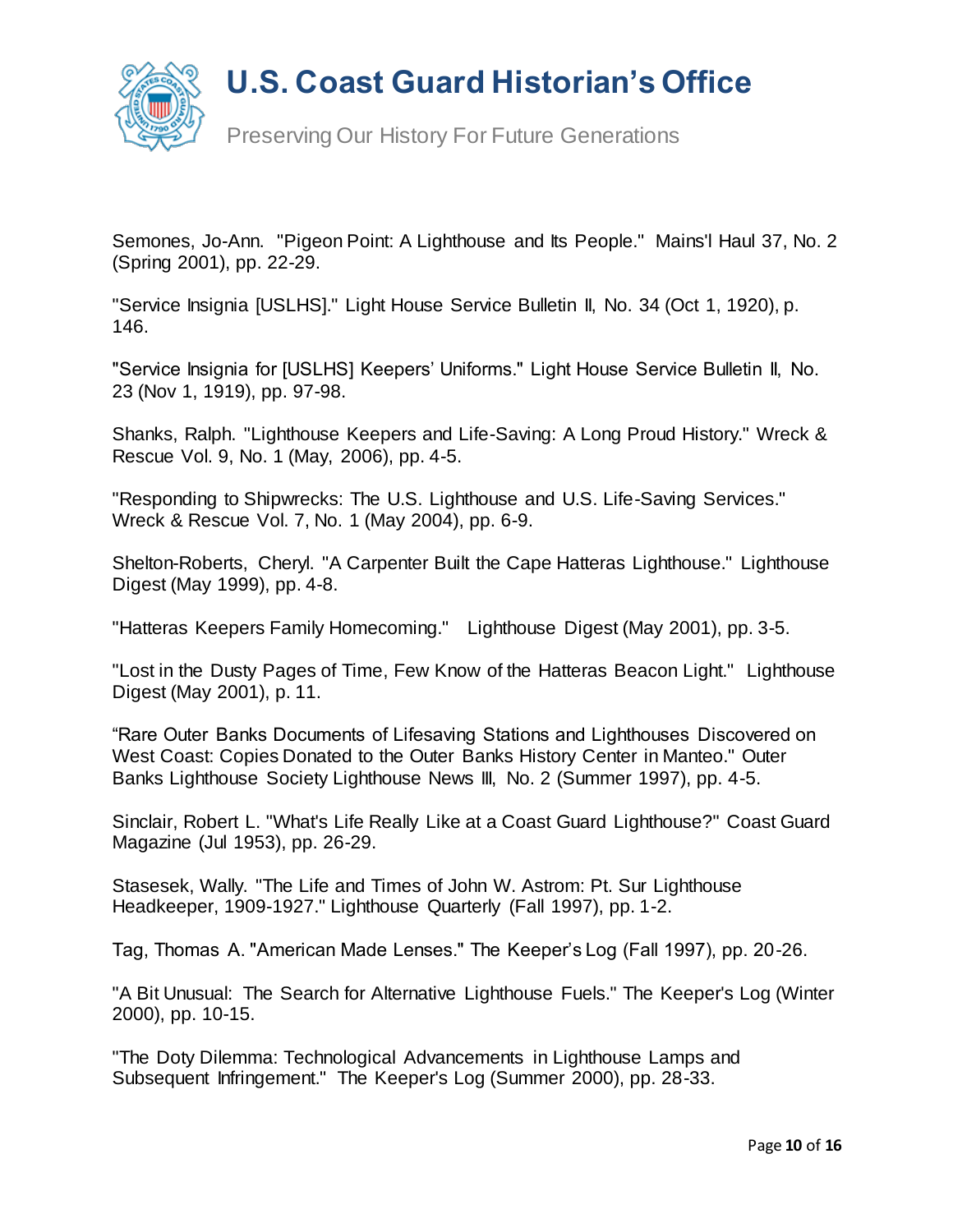

Preserving Our History For Future Generations

"Early American Lighthouse Illumination." The Keeper's Log (Fall 1998), pp. 16-27.

"From Braziers and Bougies to Xenon, Part I." The Keeper's Log (Fall 2002), pp. 28-33.

"The Genius and the Mentor [Augustin Jean Fresnel, Dominique François Jean Arago, and the Ecole Polytechnique]." The Keeper's Log (Spring 2002), pp. 16-22.

"The Great Improver [Lieutenant Colonel David Porter Heap]." The Keeper's Log (Fall 1999), pp. 24-29.

"Tells of Hawaiian Light Station Duty [Letter by John Brennan]." Coast Guard Magazine (Feb 1956), pp. 15, 58.

Trapani, Robert, Jr. "Absecon Lighthouse." The Bay Pilot 2, Issue 1 (Spring 2000), p. 30.

"Behind the Scenes. . .The Cape May Lighthouse Maintenance Team Quietly and Successfully Maintains the Structural Integrity of the Delaware Bay Lighthouses." The Bay Pilot 1, Issue 4 (Winter 1999), pp. 11-14.

"Endless Din of Horn and Storm." Wreck & Rescue Vol. 9, No. 1 (May, 2006), pp. 10-13.

"Growing Up as a [Liston Range] Lighthouse Kid [Harry Spencer]." Lighthouse Digest (Apr 2003), pp. 32-33.

"U.S. Coast Guard and DRBLHF Write a New Chapter in Delaware Bay Lighthouse History [Harbor of Refuge Lighthouse]." The Bay Pilot, Issue 12 (Summer 2002), pp. 3- 4.

"The Vanishing Legacy of Keeper Aaron Kimmey." The Bay Pilot, Issue #12 (Summer 2002), pp. 9-12.

"Uniforms Required of Former Lighthouse Service Personnel." Coast Guard Bulletin I, 8 (Feb 1940), pp. 55-56.

"United States Coast Guard Lighthouse Maintenance Team Cape May: Spotlighting DC1 Ralph C. Maddocks." The Bay Pilot: Delaware River and Bay Lighthouse Foundation, Inc. No. 6 (Summer 2000), p. 7.

Vanderwoude, Carol Ann. "Fresnel-Genius of Illumination." Sea Frontiers (Nov-Dec 1981), p. 322.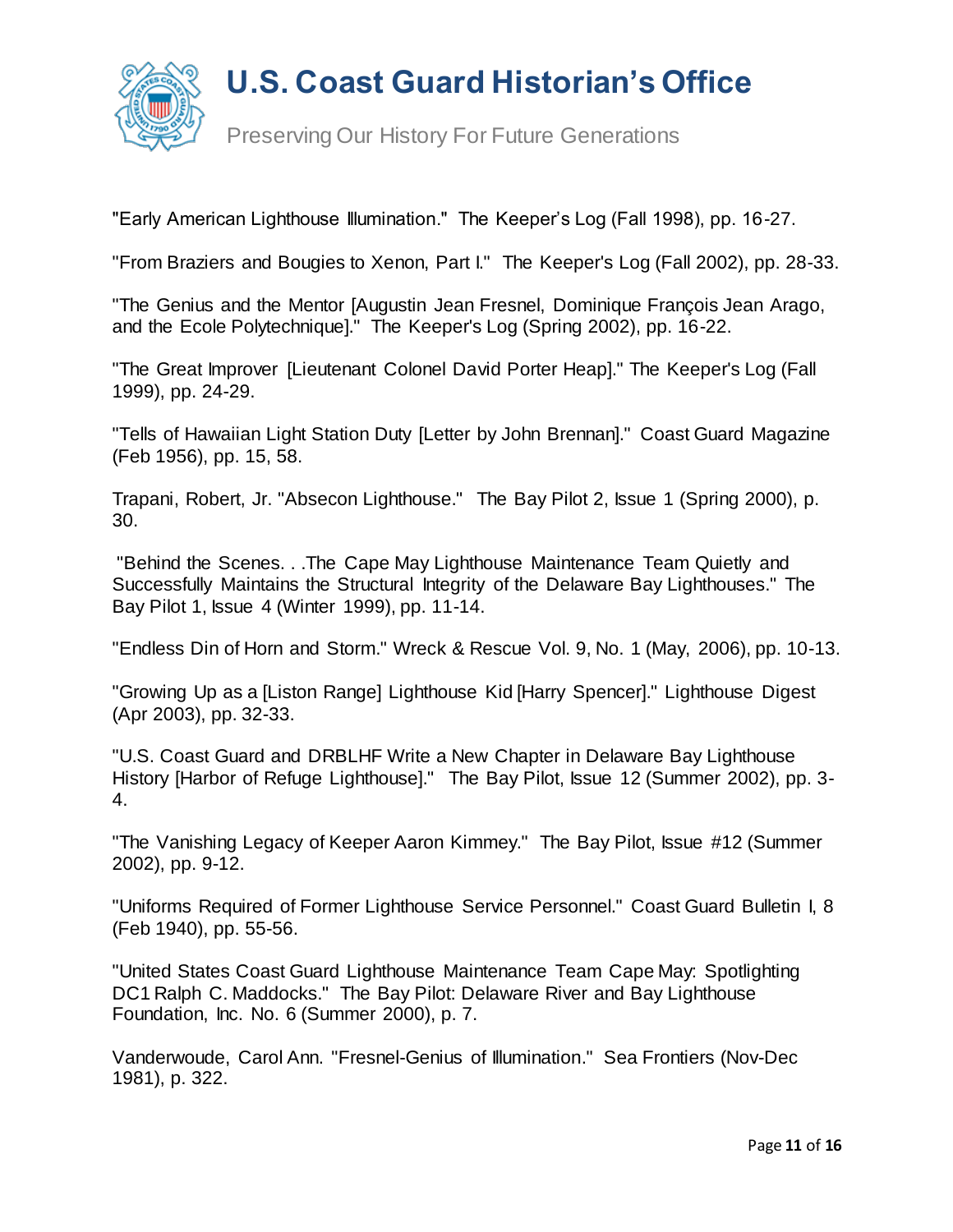

Preserving Our History For Future Generations

Wager, John. "Lighthouse Memories: John Wager on the Tender Hemlock." The Keeper's Log (Winter 1993), pp. 24-27.

Weeks, Alice. "Harry Weeks - The Keeper's Son: A Point Conception Lighthouse Keeper's Son." The Keeper's Log (Winter 2001), pp. 10-17.

Wheeler, Wayne. "Augustin Fresnel and His Magic Lantern." The Keeper's Log (Winter 1985), pp. 8-11.

"The Fresnel Lens." The Keeper's Log (Winter 1985), pp. 12-14.

"The Keeper Wore Skirts [Ida Lewis]." The Keeper's Log (Fall 1984), pp. 6-9.

"The Keepers of Cape Flattery." The Keeper's Log (Summer 2001), p. 9.

"The Keeper's Pay." The Keeper's Log (Fall 2003), pp. 26-30.

"Mount Desert Rock." The Keeper's Log (Spring 2001), pp. 2-9.

Editor. "Tinkham Tales: Based on the Journals of Lighthouse Engineer Ralph Tinkham." The Keeper's Log (Fall 2000), pp. 20-25.

Editor. "Tinkham Tales II: Based on the Journals of Lighthouse Engineer Ralph Tinkham." The Keeper's Log (Winter 2001), pp. 18-25.

Editor. "Tinkham Tales III: Based on the Journals of Lighthouse Engineer Ralph Tinkham." The Keeper's Log (Spring 2001), pp. 22-24.

Editor. "Tinkham Tales IV: Based on the Journals of Lighthouse Engineer Ralph Tinkham." The Keeper's Log (Summer 2001), pp. 10-11.

Wilkerson, Sharon. "Samuel Amalu." Commandant's Bulletin (May 1996), p. 21.

Willoughby, Barrett. "Lighthouse Keeper at the End of West [Ted Peterson, Head Keeper of Cape Sarichef LHS]." Lighthouse Digest (Mar 1999), pp. 27-33.

Worthylake, George. "Lighthouse Memories: The Saga of Abbie Burgess Grant." The Keeper's Log (Winter 1999), pp. 13-15.

"Obscure Cuttyhunk and its Light Station." The Keeper's Log (Fall 2002), pp. 8-11.

"Old Point Loma." The Keeper's Log (Winter 1997), pp. 2-11.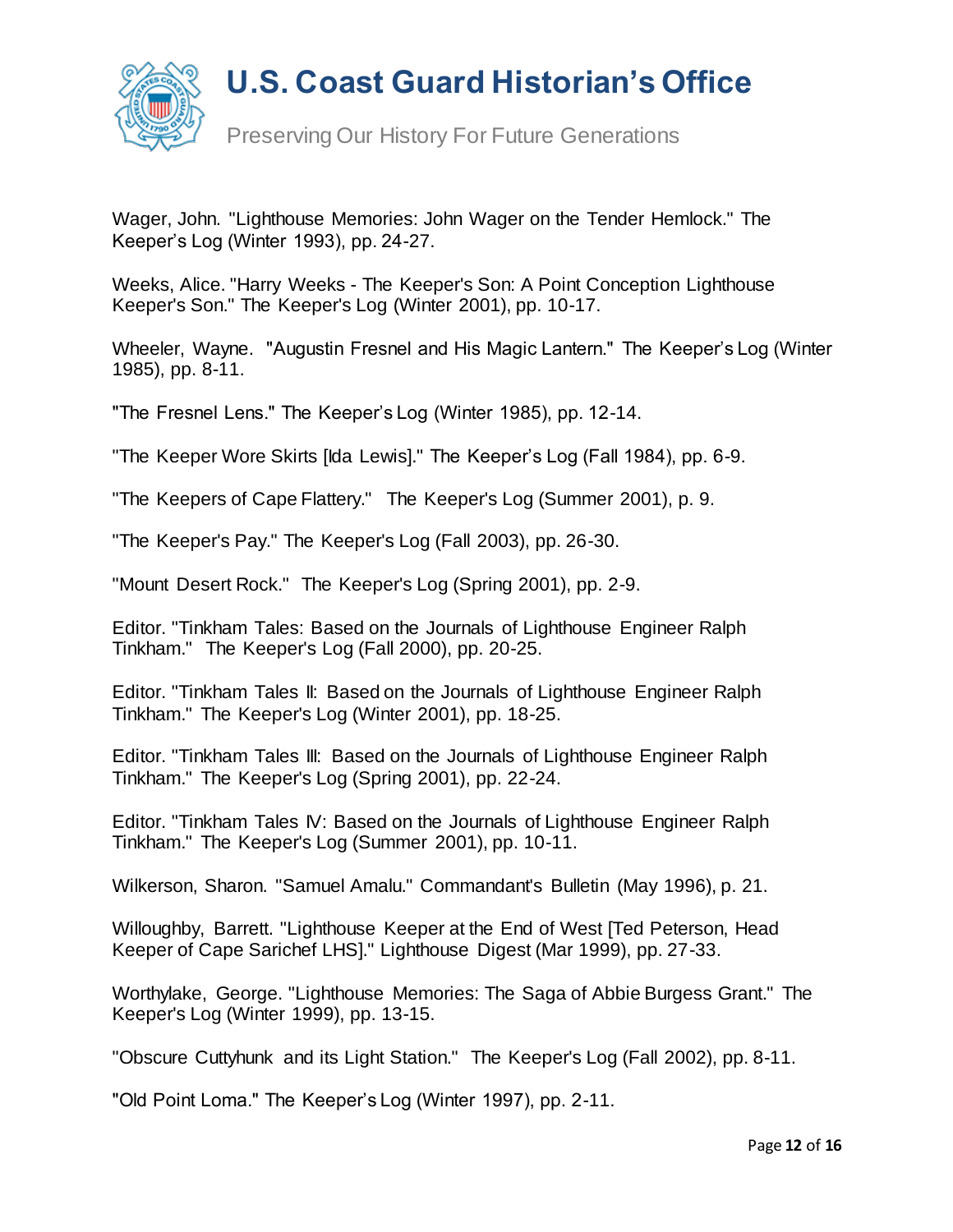

Preserving Our History For Future Generations

"Only Yesterday: Ballast Point, San Diego." The Keeper's Log (Summer 1997), pp. 34- 35.

"Only Yesterday: Billingsgate." The Keeper's Log (Summer 1993), pp. 26-27.

"Only Yesterday: Bridgeport, Connecticut Lighthouse." The Keeper's Log (Spring 1999), pp. 16-18.

"Only Yesterday: Cape Shoalwater (Willapa Bay)." The Keeper's Log (Summer 1995), pp. 22-25.

"Only Yesterday: Desdemona Sands." The Keeper's Log (Spring 1995), pp. 28-29.

"Only Yesterday: Egg Rock, Massachusetts." The Keeper's Log (Winter 2000), pp. 8-9.

"Only Yesterday: Greenbury Point and Shoal Lighthouses." The Keeper's Log (Summer 2001), pp. 12-15.

"Only Yesterday: Horn Island." The Keeper's Log (Winter 1995), pp. 32-33.

"Only Yesterday: Humboldt Harbor Lighthouse." The Keeper's Log (Summer 1998), pp. 22-25.

"Only Yesterday: The Little Known Lighthouse of New Buffalo, Michigan." The Keeper's Log (Summer 2002), pp. 8-13.

"Only Yesterday: Mahon River Light Station." The Keeper's Log (Spring 2002), pp. 23- 25.

"Only Yesterday: Mare Island Light Station." The Keeper's Log (Winter 1998), pp. 16- 17.

"Only Yesterday: Mayo Beach." The Keeper's Log (Summer 1994), pp. 24-26.

"Only Yesterday: Point Adams." The Keeper's Log (Fall 1993), pp. 20-21.

"Only Yesterday: Punta Gorda, Lightstation." The Keeper's Log (Fall 1992), pp. 23-27.

"Only Yesterday: Roe Island Light Station Suisun Bay." The Keeper's Log (Summer 1992), pp. 22-25.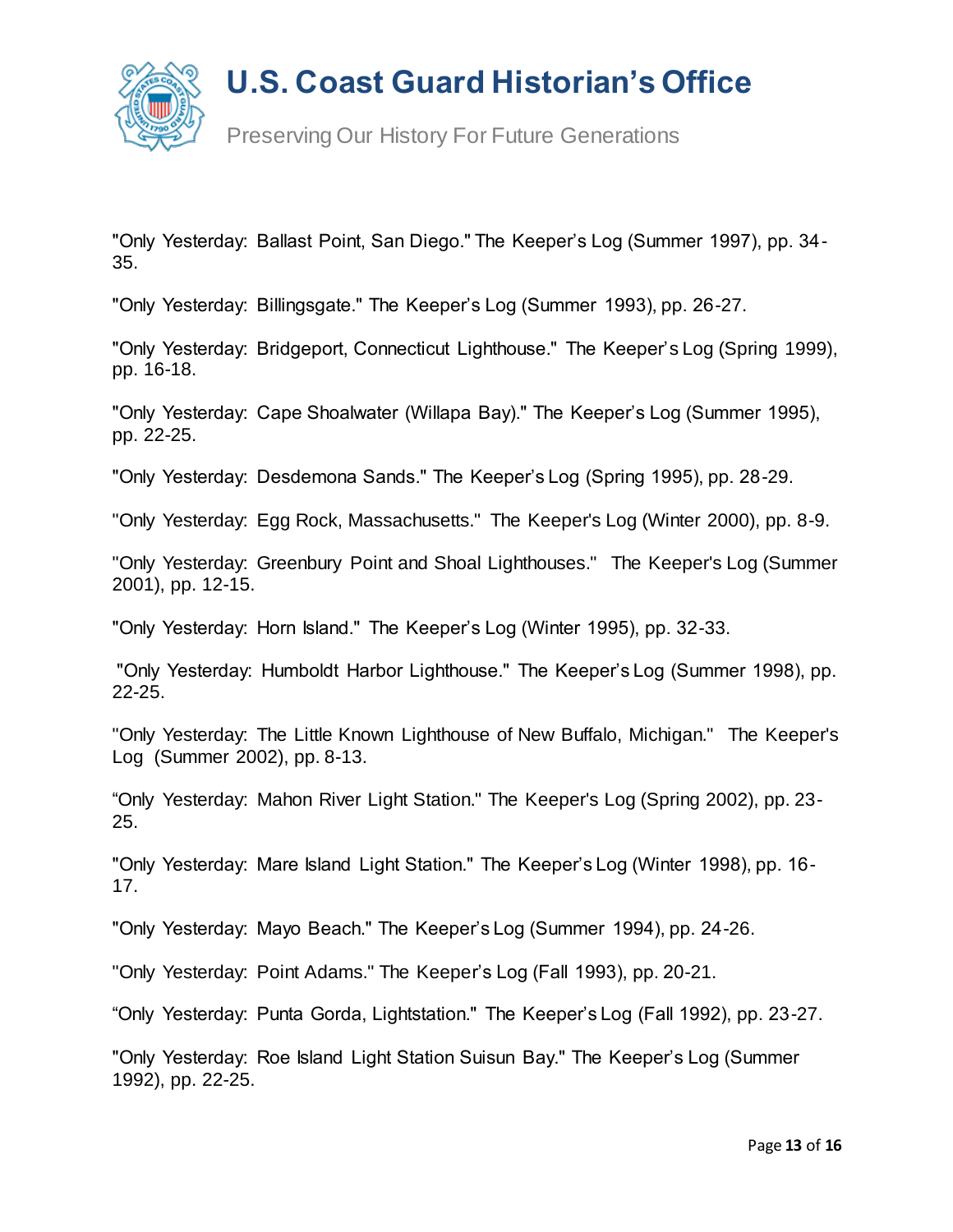

"Only Yesterday: Santa Barbara." The Keeper's Log (Winter 1993), pp. 18-21.

"Only Yesterday: Shinnecock." The Keeper's Log (Spring 1992), pp. 24-27.

"Young Coast Guard Family Enjoys Life in a Light House." Coast Guard Magazine (Sep 1956), pp. 22-23, 57.

Worthylake, George. "The Keeper's New Clothes." The Keeper's Log (Fall 2001), pp. 24-29.

#### **Books & Published Government Documents:**

Adamson, H.C. Keepers of the Lights. New York: Greenburg Press, 1955.

Alexander, B.S. Minot's Ledge Lighthouse: A Brief Memoir by the Late Lieut. Col. B.S. Alexander. New York: American Society of Civil Engineers, 1879.

Boutry, Georges A. Augustin Fresnel: His Time, Life and Work, 1788-1827. London: John Murray, 1949.

Carse, Robert. Keepers of the Lights: A History of American Lighthouses. New York: Charles Scribner's Sons, 1968.

Clifford, Mary Louise, & J. Candace Clifford. Mind the Light, Katie: The History of Thirty-Three Female Lighthouse Keepers. Alexandria, VA: Cypress Communications, 2006.

Nineteenth-Century Lights: Historic Images of American Lighthouses. Alexandria, VA: Cypress Communications, 2000.

Women Who Kept the Lights: An Illustrated History of Female Lighthouse Keepers. Williamsburg: Cypress Communications, 1993.

DeWire, Elinor. Guardians of the Lights: The Men and Women of the U.S. Lighthouse Service. Sarasota: Pineapple Press, 1995.

Engel, Norma. Three Beams of Light: Chronicles of a Lightkeeper's Family. San Diego: Tecolote Publications, 1986.

Fleming, Candace & James Watling. Women of the Lights. Albert Whitman & Co., 1995.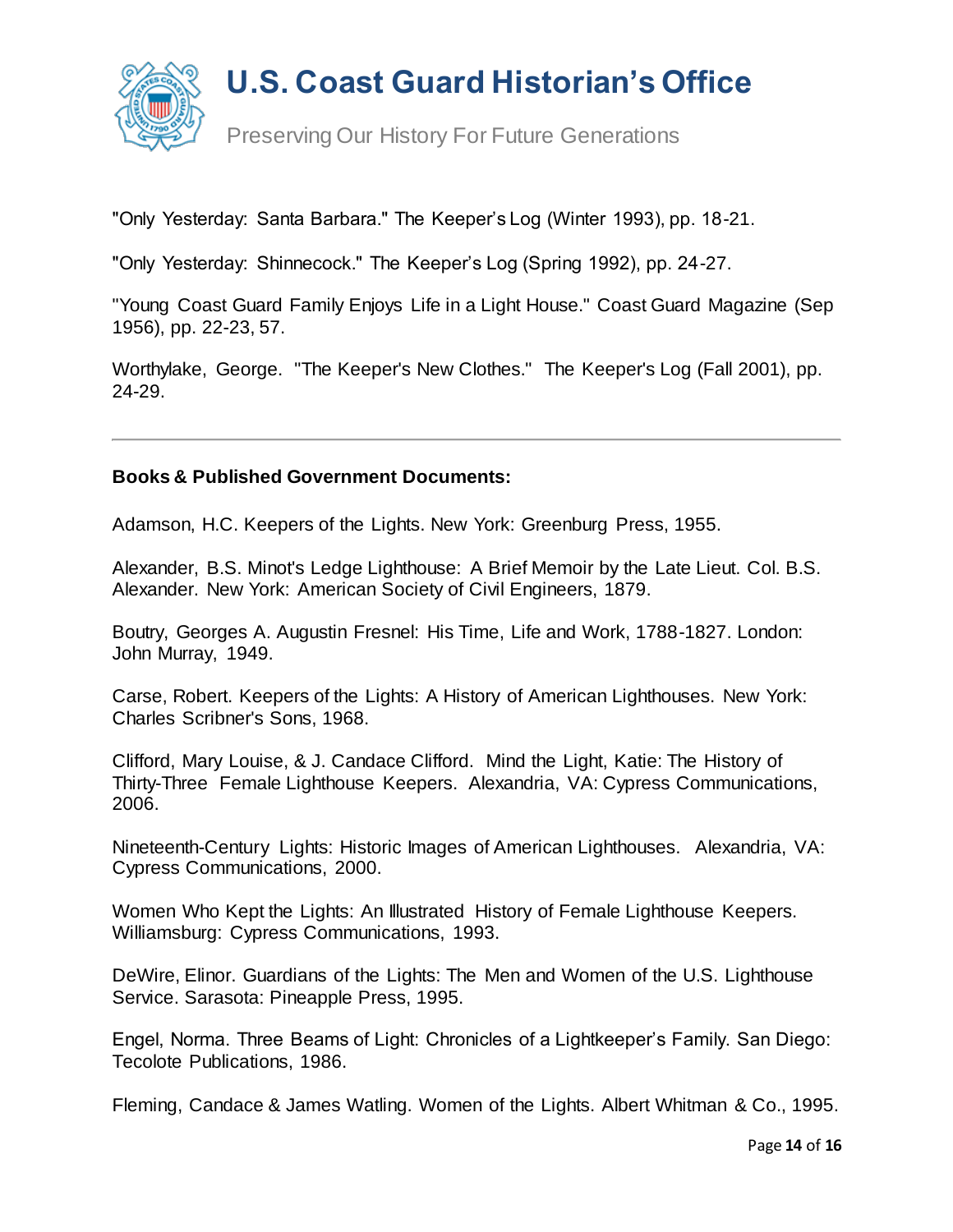



Preserving Our History For Future Generations

Hurley, Neil E. Keepers of Florida Lighthouses, 1820-1939. Alexandria: Historic Lighthouse Publishers, 1990.

Jones, Dorothy H., & Ruth S. Sargent. Abbie Burgess: Lighthouse Heroine. New York: Funk & Wagnalls, 1969. [Fiction]

Korpela, Janet Winn. Ira Winn: Lighthouse Pioneer: A Story Based on the Handwritten Account of a Craftsman From Portland, Maine (1817-1916) Who Contributed to the Building of the Early American Lighthouses. Fairport, NY: By the author, 2000.

Kozma, LuAnne Gaykowski. Living at a Lighthouse: Oral Histories from the Great Lakes. Detroit: Great Lakes Lighthouse Keepers Association,/Harlo Printing, 1987.

Living at a Lighthouse: Oral Histories From the Great Lakes. Allen Park, MI: Great Lakes Lighthouse Keepers Association, 1987. Allen Park, MI: Great Lakes Lighthouse Keepers Association, 1987.

Lowry, Shannon, & Jeff Schultz. Northern Lights: Tales of Alaska's Lighthouses and Their Keepers. Harrisburg, PA: Stackpole Books, 1992.

Mair, Craig. A Star for Seamen: The Stevenson Family of Engineers. London: J. Murray, 1978.

McShane, Myron. The Presqu'ile Lighthouse: Its History and Its Keepers. [?????]

Murphy, Elspeth C. The Mystery of the Haunted Lighthouse. Minneapolis: Bethany House, 1995.

Oleszewski, Les. Keepers of Valor, Lakes of Vengeance. Gwinn, MI: Avery Color Studios, 2000.

Shelton-Roberts, Cheryl & Bruce Roberts. Lighthouse Families. Birmingham, AL: Crane Hill Publishers, 1997.

Skomal, Lenore. The Keeper of Lime Rock: The Remarkable True Story of Ida Lewis, America's Most Celebrated Lighthouse Keeper. Philadelphia: Philadelphia Running Press, 2003.

Small, Constance. Lighthouse Keepers Wife. Orono: University of Maine Press, 1986.

Smith, Nora Archibald. Children of the Lighthouse. Boston: Houghton Mifflin Co., 1924.